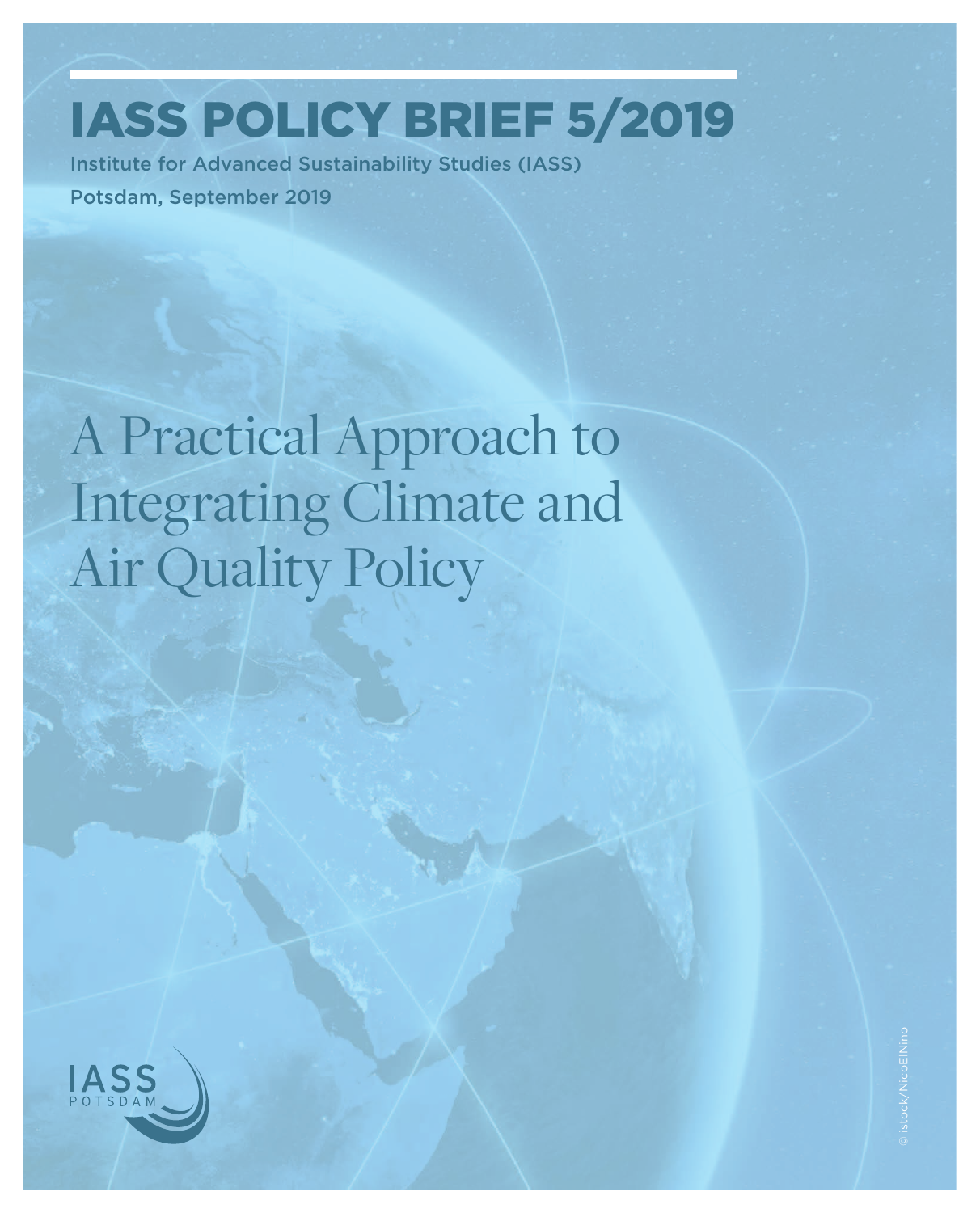*This policy brief was written by Kathleen Mar (IASS) and Charlotte Unger (IASS).* 

*The case studies reviewed here are in part based on semi-structured interviews carried out by the authors from May to July 2019 with policymakers from the US Environmental Protection Agency, the European Commission, the German Ministry for the Environment, and the Nigerian Federal Ministry of Environment. The authors would like to thank Bala Bappa, Christine Bindal, Elizabeth Dirth, Asmau Jibril, Susanne Lindahl, Ingeborg Niestroy, Till Spranger, and Sara Terry for their contributions and productive conversations.*

This **IASS Policy Brief** should be cited as: Mar, K. A. and Unger, C. (2019): A Practical Approach to Integrating Climate and Air Quality Policy, IASS Policy Brief, September 2019.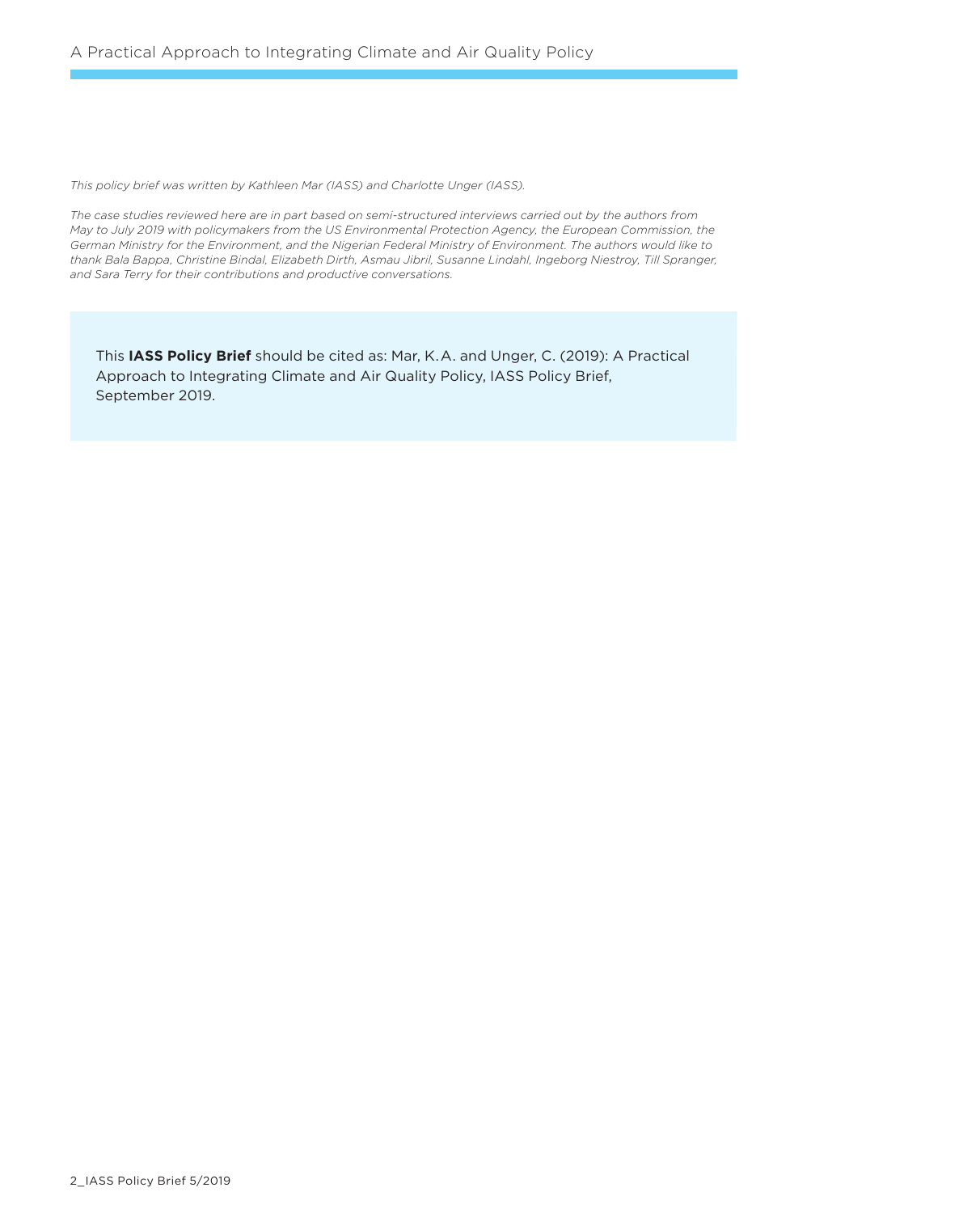## Summary

alls for "integration" have become commonplace in discussions of strategies for mitigating climate change and implementing the UN Sustainable alls for "integration" have become commonplace in discussions of strategies for mitigating climate change and implementing the UN Sustainable Development Goals. This can be seen as a natural consequence of the complexity and interconnectedness of today's sustainability challenges. However, while the concept of integration sounds good in theory, the prospect of integrating a very wide range of concerns can seem daunting and even unrealistic. Rather than focussing on integration in the abstract, in this Policy Brief we examine what integration can look like in practice. We do this by considering an issue where the rationale for and benefits of integration are especially persuasive: the development of policies for climate change and air pollution.

Climate change and air pollution are two of the most critical health and sustainability challenges facing society today. They are also closely related: the major sources of CO<sub>2</sub> emissions are the most significant sources of air pollution. So it would seem only logical to seek joint solutions to these two problems. Yet, policymaking on climate change and air quality still tends to take place on parallel tracks, with limited coordination.

An integrated approach to policy development can help to maximise synergies, minimise trade-offs, and increase efficiency. To realise the promise of such an approach for climate and air quality, we make three concrete recommendations in this Policy Brief. They are informed by the participation by IASS researchers in the Climate and Clean Air Coalition (CCAC) and the Task Force on Hemispheric Transport of Air Pollution (HTAP) under the Convention on Long-Range Transboundary Air Pollution (CLRTAP), as well as a series of expert interviews.

#### **Recommendation 1**

#### Involve crucial stakeholders early and regularly throughout the process.

An inclusive vision that encompasses climate, air quality, and other societal concerns will take a wide range of stakeholders into account. The involvement and ownership of these stakeholders is essential for the acceptance of policies and support for their implementation.

#### **Recommendation 2**

#### Assess emissions of greenhouse gases and air pollutants together, and consider multiple impacts simultaneously.

Integrated policymaking on climate and air quality is made easier by using modelling tools that assess emissions of greenhouse gases and air pollutants in tandem in order to quantify multiple impacts, for example on climate, health, and crops.

#### **Recommendation 3**

#### Take advantage of existing legal frameworks and ongoing policy processes.

Existing policy structures can be adapted in order to integrate mitigation efforts in the fields of climate change and air quality. One good example of this is the Gothenburg Protocol, an international agreement on air pollution, to which the climate pollutant black carbon has been added in a recent amendment.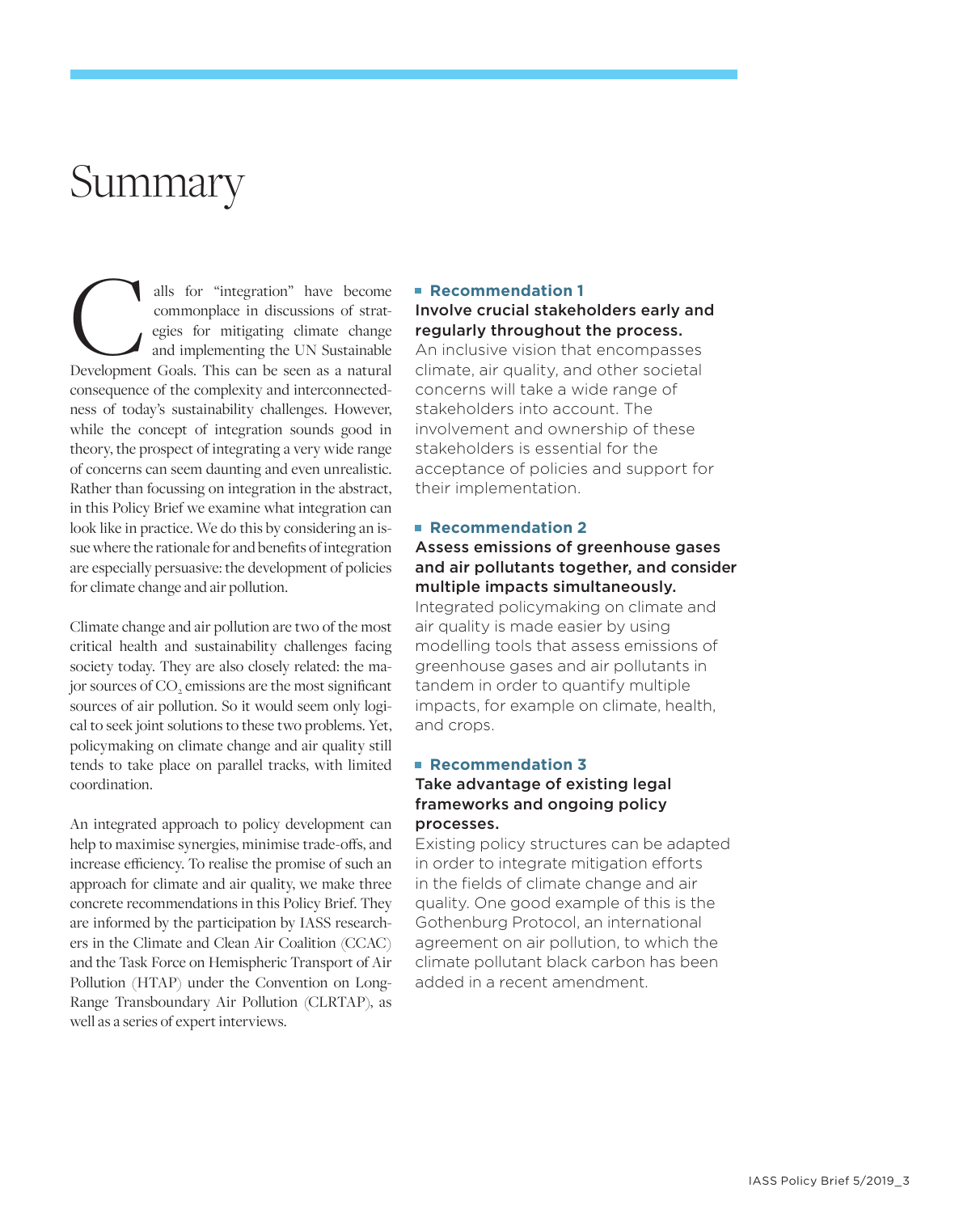## The rationale for integration

An integrated policy approach begins with a fundamental awareness of the interconnectedness of climate, air quality, and many other aspects of sustainable development. Inherent to this is a sense of responsibility to more than just one "issue area" – even when the nominal task at hand has been sorted into the category of either "climate" or "air quality".

This vision should be at the forefront of the whole policy cycle: the definition of the policy problem, the identification of goals and measures, implementation and evaluation, and throughout stakeholder involvement.



**Figure 1: The rationale for an integrated policy approach**

**Source:**  IASS/the authors

**Maximising synergies and minimising tradeoffs:** A classic argument in favour of policy integration is that it can capitalise on synergies and reduce trade-offs, thus making policies more efficient. Strategies that consider the reduction of greenhouse gases and air pollutants in tandem – particularly those that prioritise reductions in the warming short-lived climate-forcing pollutants methane and black carbon

(see Figure 2) – can reduce warming, protect health, avoid millions of tons of crop losses annually by reducing tropospheric ozone, and prevent the climate from reaching tipping points that can make adapting to climate change more difficult.<sup>1</sup> An integrated policy approach can also ensure that conflicting policy goals are addressed directly in order to avoid trade-offs where possible.

1 See, for example, Shindell et al., *A climate policy pathway for near- and long-term benefits, Science,* 2017.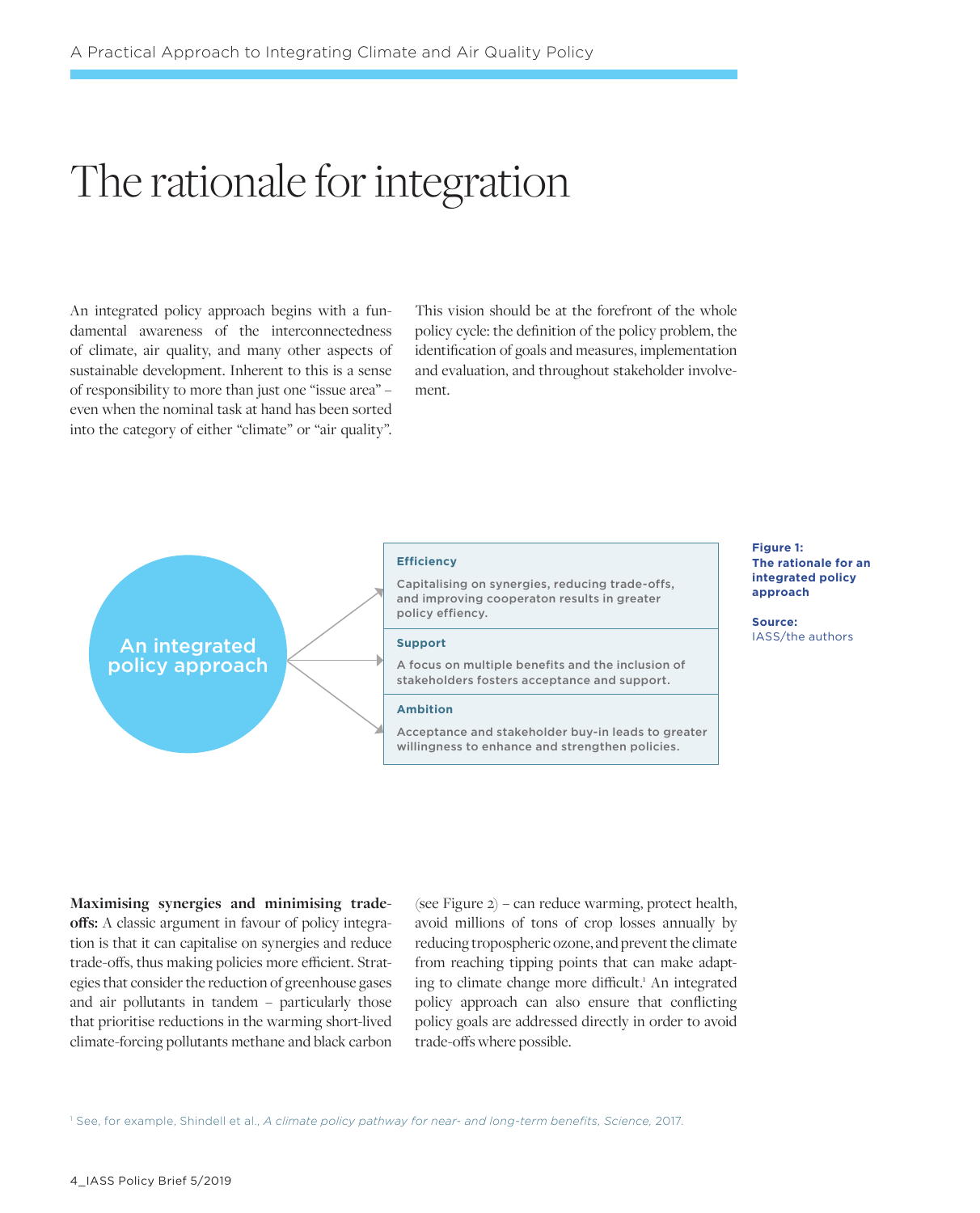**Mobilising support:** By its nature, integrated policymaking on climate and air quality captures a wide range of stakeholders and interests, including – but not limited to – the air pollution and climate communities. If coordinated effectively, the participation of many different interest groups in the policy development process can galvanise support for policies. A focus on the multiple benefits of policy options also helps to increase acceptance. Depending on the context, concerns regarding economic development, health, and food security may take precedence over climate change mitigation, and focusing on the likely benefits in these areas can help secure buy-in from relevant ministries and the general public.

**Enhancing environmental ambition.** Increased acceptance and stakeholder buy-in can in turn lead to greater willingness to strengthen policies, which could result in additional benefits – not only for climate mitigation, but also for air quality, health, and sustainable development. It is clear that current mitigation efforts and existing future commitments are inadequate to achieve the Paris Agreement goals, and countries urgently need to raise their climate ambition. Integrating climate and air quality policies could be one way for them to do so.

#### **Challenges**

The practice of integrating policy is not without its challenges and pitfalls. Accommodating multiple issue areas and diverse stakeholders in one overarching structure is a complex task that can require more resources and knowledge, at least initially. This is sometimes a hurdle to increased integration.

Another risk that comes with integration is the temptation to present business-as-usual scenarios as increased ambition. For instance, including already implemented air quality measures in a given country's climate plan might represent an addition to the climate plan via "integration", but should not necessarily be counted as "increased ambition" of climate mitigation targets. Integrating measures to reduce short-lived climate forcing pollutants (SLCPs) into Nationally Determiend Contributions (NDCs) under the Paris Agreement also raises technical challenges related to comparability. The temporal impacts of  $SLCPs$  and  $CO<sub>2</sub>$  on climate are very different (see textbox on p. 10) so using a single metric like 100-year global warming potential<sup>2</sup> to compare their climate impacts masks benefits as well as trade-offs.

### Air pollution and greenhouse gases: common sources and solutions

The main source of  $CO<sub>2</sub>$  emissions - the burning of fossil and other carbon-based fuels – is also the primary source of air pollutants, so climate mitigation measures almost always have an impact on air pollution, and vice versa. And beyond the fact that the fumes coming from a single exhaust pipe or smokestack are a mix of  $CO<sub>2</sub>$ and air pollutants, many individual pollutants – often referred to collectively as Short-lived Climate-forcing Pollutants (SLCPs) – have both climate and air quality impacts.

2 The 100-year time-horizon global warming potential (GWP100) is specified as the metric to be used in National Inventory Reports under the Paris Agreement under Decision 18/CMA.1 (Annex §37).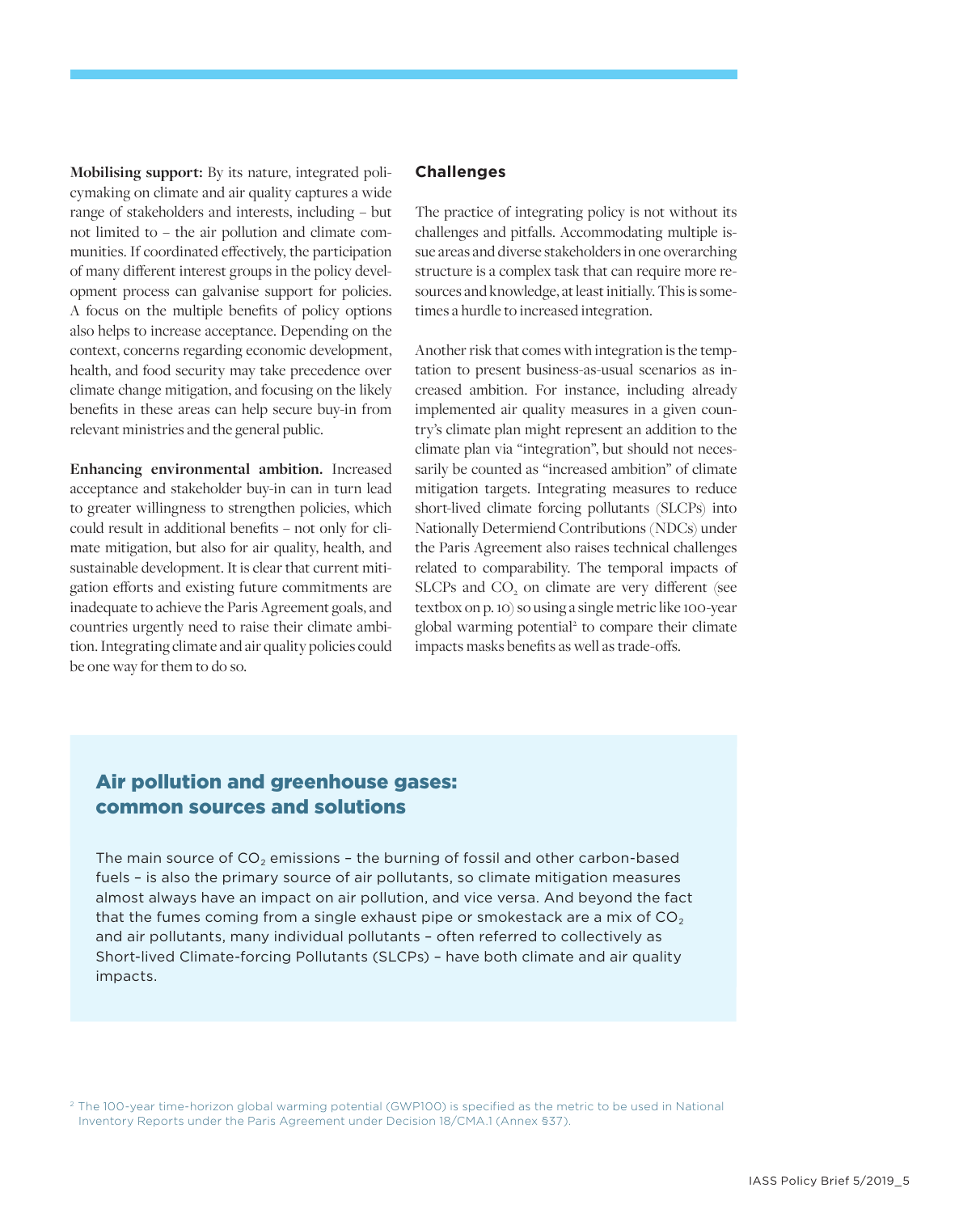| <b>Substance</b>                                  |                                                                       | Scale of<br>primary impact | <b>Global climate</b><br>impact | <b>Dominant</b><br>health impact | <b>Dominant</b><br>ecosystem impact |
|---------------------------------------------------|-----------------------------------------------------------------------|----------------------------|---------------------------------|----------------------------------|-------------------------------------|
| carbon dioxide<br>(CO <sub>2</sub> )              |                                                                       | global                     |                                 |                                  |                                     |
| (SLCPS)<br>short-lived climate-forcing pollutants | hydrofluoro-<br>carbons<br>(HFCs)                                     | global                     |                                 |                                  |                                     |
|                                                   | methane<br>CH <sub>4</sub>                                            | global                     |                                 |                                  |                                     |
|                                                   | tropospheric ozone<br>(O <sub>3</sub> )                               | local to regional*         |                                 |                                  |                                     |
|                                                   | nitrogen oxides<br>(NO <sub>x</sub> )                                 | local to regional          |                                 |                                  |                                     |
|                                                   | black carbon<br>(BC)                                                  | local to regional          |                                 |                                  |                                     |
|                                                   | inorganic aerosols<br>(including sulfate,<br>nitrate, and<br>ammonia) | local to regional          |                                 |                                  |                                     |

\* Tropospheric ozone's impact extends to the hemispheric scale.



Warming Cooling













Direct negative health impacts via inhalation via warming





other vegetation







Indirect effect via<br>formation of  $O_3$ 

#### **Figure 2: Impacts of selected greenhouse gases and air pollutants.**

Nearly all climate and air pollution mitigation measures will affect emissions of multiple pollutants, all of which should be considered during the policy development process. This table gives an overview of the most important climate, health, and ecosystem impacts of important greenhouse gases and air pollutants.

#### **Source:**

IASS/the authors; adapted from Melamed et al. 2016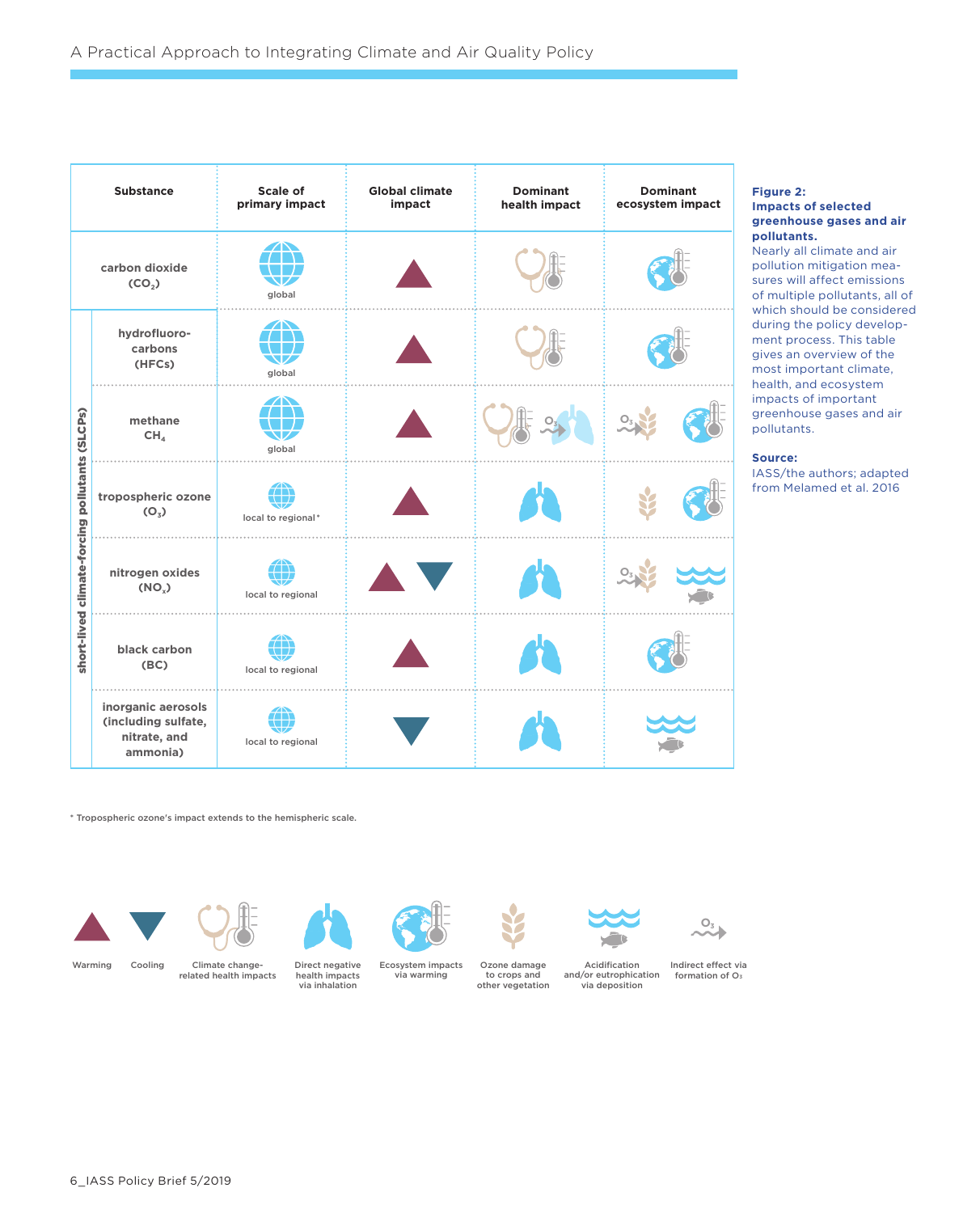## Involve crucial stakeholders early and regularly throughout the process.

In 2018, Nigeria launched a *National Action Plan To Reduce Short-lived Climate Pollutants (NAP)*, which aims to reduce black carbon and methane emissions by 83 % and 62 %, respectively, by 2030 compared to the baseline scenario of 2010. The implementation of the 23 proposed measures will also reduce carbon dioxide emissions by 13 %. This instrument is thus intended to benefit the climate, air quality, and health, as well as helping Nigeria to implement its Nationally Determined Contribution (NDC). Remarkable is not only the output – the National Action Plan – but also the policy development process, which together are an example of successful policy integration, where the inclusion of a great variety of stakeholders took centre stage.

#### **An inclusive vision**

Nigeria joined the Climate and Clean Air Coalition (CCAC) in 2012 and became active in the CCAC's 'Supporting National Action and Planning on Short-Lived Climate Pollutants' (SNAP) initiative in 2015. While the Nigerian Federal Ministry of Environment (FMEnv) devised the NAP in the context of climate change policy, policymakers cooperated closely with the Ministry's division for environmental and air pollution throughout the policy development process. The NAP is the product of the inclusive vision of the policymakers involved, which encompassed not only the mitigation of greenhouse gas emissions, but also development issues like food availability, health, nutrition and well-being, and job creation. A natural consequence of this vision was the involvement of a large variety of stakeholders, including sectoral ministries, departments, and agencies, as well as international partners, NGOs, and the private sector.3

**The Climate and Clean Air Coalition (CCAC)** is a transnational voluntary partnership aimed at slowing the rate of near-term global warming through the reduction of the SLCPs black carbon, methane, hydrofluorocarbons (HFCs), and tropospheric ozone. Its partners include national and subnational governments, intergovernmental organisations, businesses, scientific institutions, and civil society organisations.

<sup>3</sup> For example, the Ministry of Budget and National Planning; the Ministry of Power, Works & Housing; the Ministry of Agriculture and Rural Development; the Ministry of Transportation; the Ministry of Health; the Department of Petroleum Resources; the Energy Commission of Nigeria; the National Environmental Standards and Regulations Enforcement Agency; and international partners such as the CCAC, the World Bank, FAO, the EU, and ECOWAS.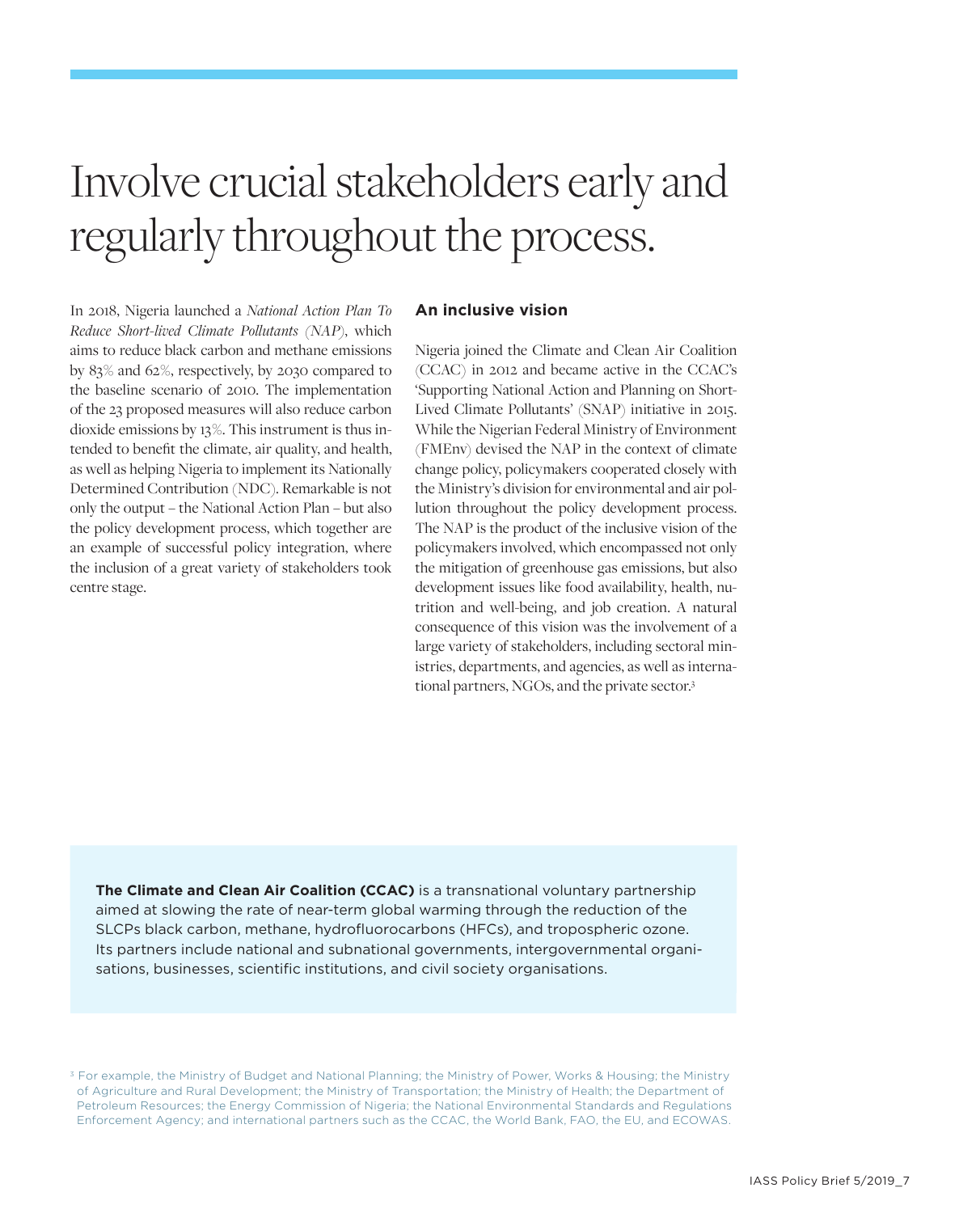#### **Integration in action**

The very first step was the creation of a platform to coordinate stakeholders: Nigeria established an SLCP coordination office (SLCP CO) within the Environment Ministry's Renewable Energy Programme and assigned it oversight for the process. Already in the planning and scoping phase, the SLCP CO held face-to-face meetings with all stakeholders and subsequently invited them to a first launch meeting. Advisory groups were formed comprising ministry representatives, agencies, and other stakeholders. In these groups, stakeholders were asked to suggest measures for dealing with SLCPs. Based on those suggestions, the SLCP CO produced a draft NAP that was again subjected to stakeholders' review and comments. Their input was then incorporated into the final version of the NAP.

Several notable success factors may be transferrable to other cases where processes for integrated policymaking are being developed. Nigerian policymakers report that during the process stakeholders gained a sense of ownership due to their capacity to actually influence policy. Furthermore, the mix of both informal and formal meetings was crucial for securing stakeholder acceptance. An extra coordination effort was required when it became clear that stakeholders had proposed more measures than the budget could cover. The steering and oversight of the SLCP CO as the dedicated, clearly designated authority contributed to the success of the endeavour.



**Public transport is good for the climate, but it doesn't have to be bad for air quality. © istock/Linkbeek**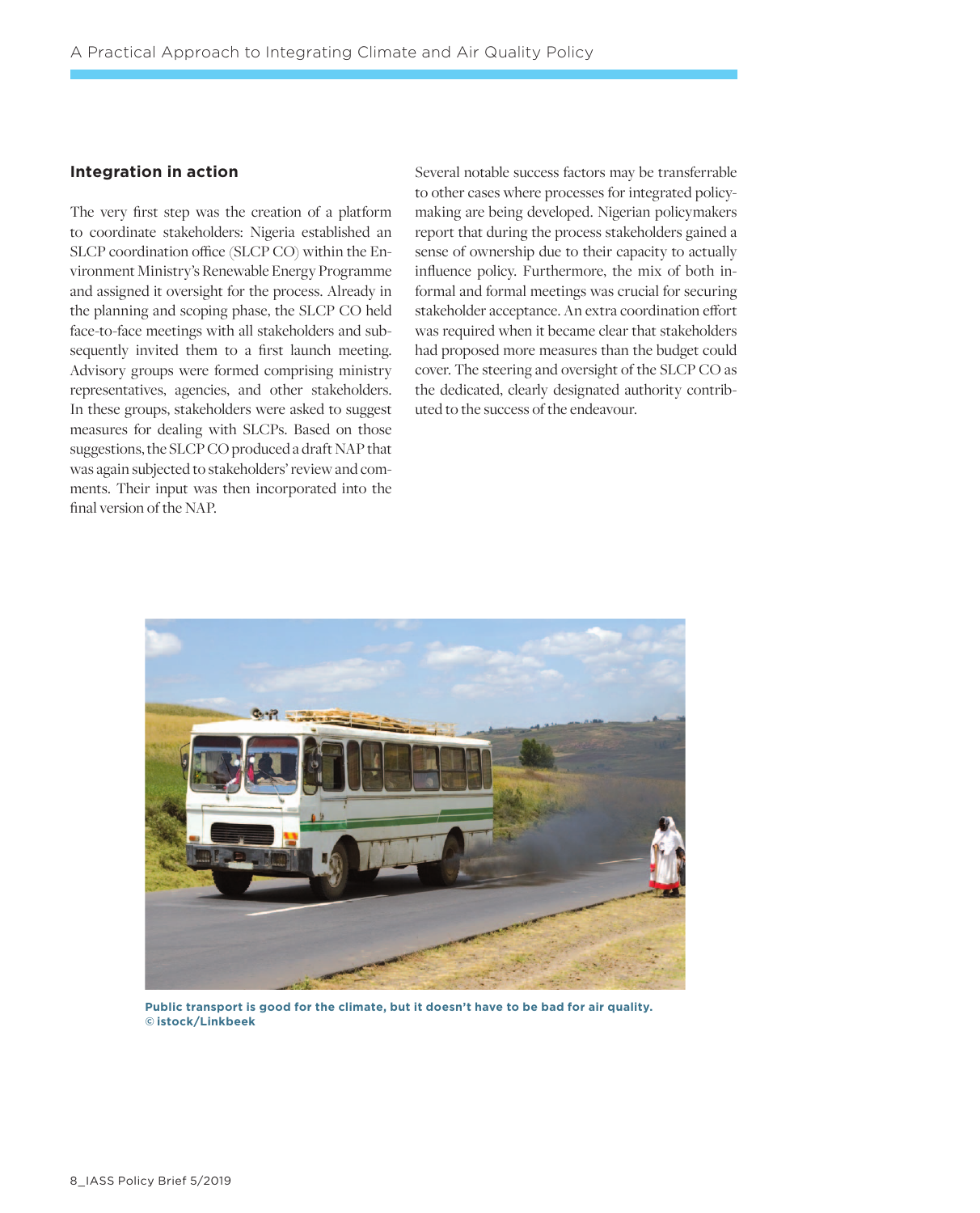## Assess emissions of greenhouse gases and air pollutants together, and consider multiple impacts simultaneously.

The implementation of a vision for integrated policymaking on climate and air quality is greatly facilitated by the use of modelling tools that (1) assess emissions of greenhouse gases and air pollutants together and (2) consider multiple impacts, at a minimum those on health and climate. The application of such tools is widespread in climate and air quality planning, but the work of the responsible agencies often takes place on parallel tracks, using different models and with limited coordination between the climate and air quality groups.

#### **Keeping the big picture in mind**

A modelling framework that itself integrates air quality and climate concerns allows us to gain an overview of the complete emissions profile (i.e. of all air pollutants and climate forcers) and compare different scenarios in terms of their multiple impacts – as shown in Figure 2. This helps policymakers keep the "big picture" in mind when making decisions. Importantly, the starting point for such a modelling tool is a set of scenarios or visions for how the future could and should unfold – and developing such scenarios is an excellent opportunity to involve stakeholders.

#### **Integrated planning tools**

One example of an integrated planning tool is LEAP-IBC4 , which the CCAC has used in its work in Nigeria and several other countries engaged in national planning processes on SLCPs.5 The LEAP-IBC tool exemplifies an integrated policy approach by considering the greenhouse gas and air pollutant emissions of scenarios together in one "dashboard" and by calculating multiple benefits, including avoided premature deaths and avoided crop losses at the country or regional scale, and avoided temperature rise at the global scale. CCAC-supported national planning has focused on addressing warming SLCPs (methane, black carbon, hydrofluorocarbons, and tropospheric ozone). But the fact that the LEAP-IBC tool covers all air pollutants and greenhouse gases in addition to SLCPs allows policymakers to consider the full suite of impacts from SLCP reduction measures – including concomitant reductions in CO<sub>2</sub> emissions and potential climate penalties due to reductions in cooling aerosols.

<sup>4</sup> LEAP-IBC stands for the Long-range Energy Alternatives Planning – Integrated Benefits Calculator. It was developed by the Stockholm Environment Institute in collaboration with the US EPA and the University of Colorado, with support from the CCAC. Further information can be found at: https://www.sei.org/publications/ leap-ibc/

<sup>5</sup> Countries that are developing national SLCP plans with the support of the CCAC include Bangladesh, Chile, Colombia, Côte d'Ivoire, Ghana, Mexico, Nigeria, Morocco, and Peru.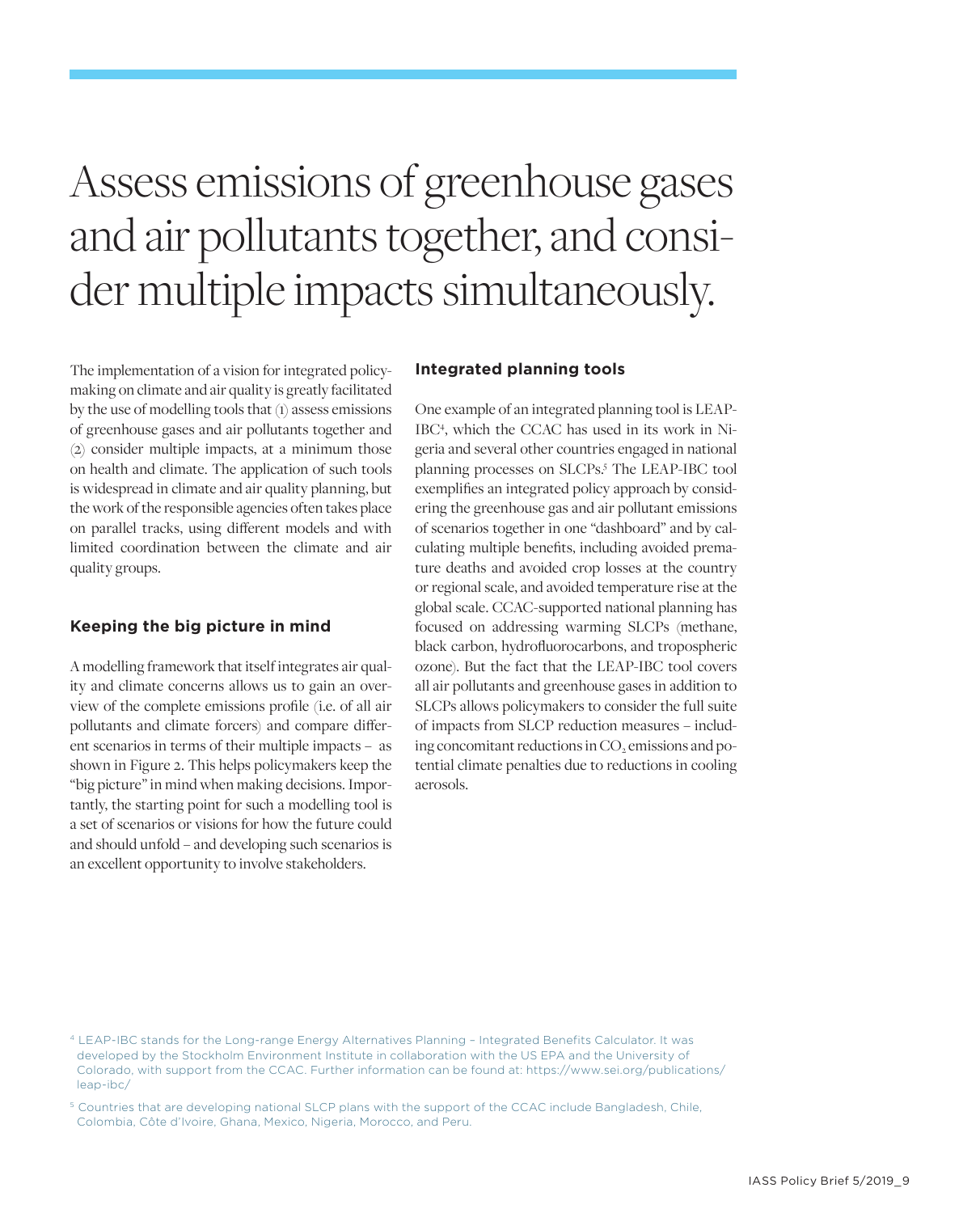#### **Adapting models to the task at hand**

Another example of a widely-used tool for integrated air quality and climate planning is the GAINS model<sup>6</sup>, which was developed by scientists in close cooperation with decision-makers in working groups under the Convention on Long-Range Transboundary Air Pollution (CLRTAP).<sup>7</sup> GAINS stands for "Greenhouse gas – Air pollution Interactions and Synergies", so the concept of integrating climate and air quality is built into the title. Like LEAP-IBC, GAINS calculates emissions of greenhouse gases and air pollutants (including SLCPs) based on development scenarios, and subsequently quantifies health impacts, climate impacts, and vegetation damage due to air pollution. The evaluation of near-term climate impacts and black carbon deposition in the Arctic was added to GAINS in the period from 2009 to 2011, parallel to deliberations on including SLCPs in the Gothenburg Protocol (see next section).

LEAP-IBC and GAINS are just two examples of integrated air quality-climate modelling frameworks, and while they share essentially the same objective, they differ in technical aspects, including the user-friendliness of the interface and the details of the modelling scheme. While both tools are designed for economywide planning, an integrated framework for analysing air quality and climate measures and impacts also makes sense at the sectoral level, for example in the context of mobility and transport planning. Depending on the task at hand as well as national priorities and capacities, models ranging from the simple to the sophisticated can be used.

### Short-lived climate-forcing pollutants (SLCPs) and near- vs. long-term climate impacts

SLCPs have residence times in the atmosphere ranging from days to roughly a decade, which means they are "short-lived" in comparison to  $CO<sub>2</sub>$ , which stays in the atmosphere for 100 years or longer once emitted. Thus reducing SLCP emissions primarily impacts near-term climate (i.e. in the next decade or two), whereas reducing  $CO<sub>2</sub>$  and other long-lived greenhouse gases primarily impacts long-term climate (i.e. about 100 years from now). Making the temporal differences in the climate benefits of reducing SLCPs vs. long-lived greenhouse gases explicit can help provide clarity on any policy trade-offs that may arise.

<sup>6</sup> Information on the GAINS model can be found at: http://www.iiasa.ac.at/web/home/research/research Programs/air/GAINS.html

<sup>7</sup> GAINS is also being used by the EU Commission for the EU Thematic Strategy on Air Pollution, and is freely available online, with setups for Europe and Asia.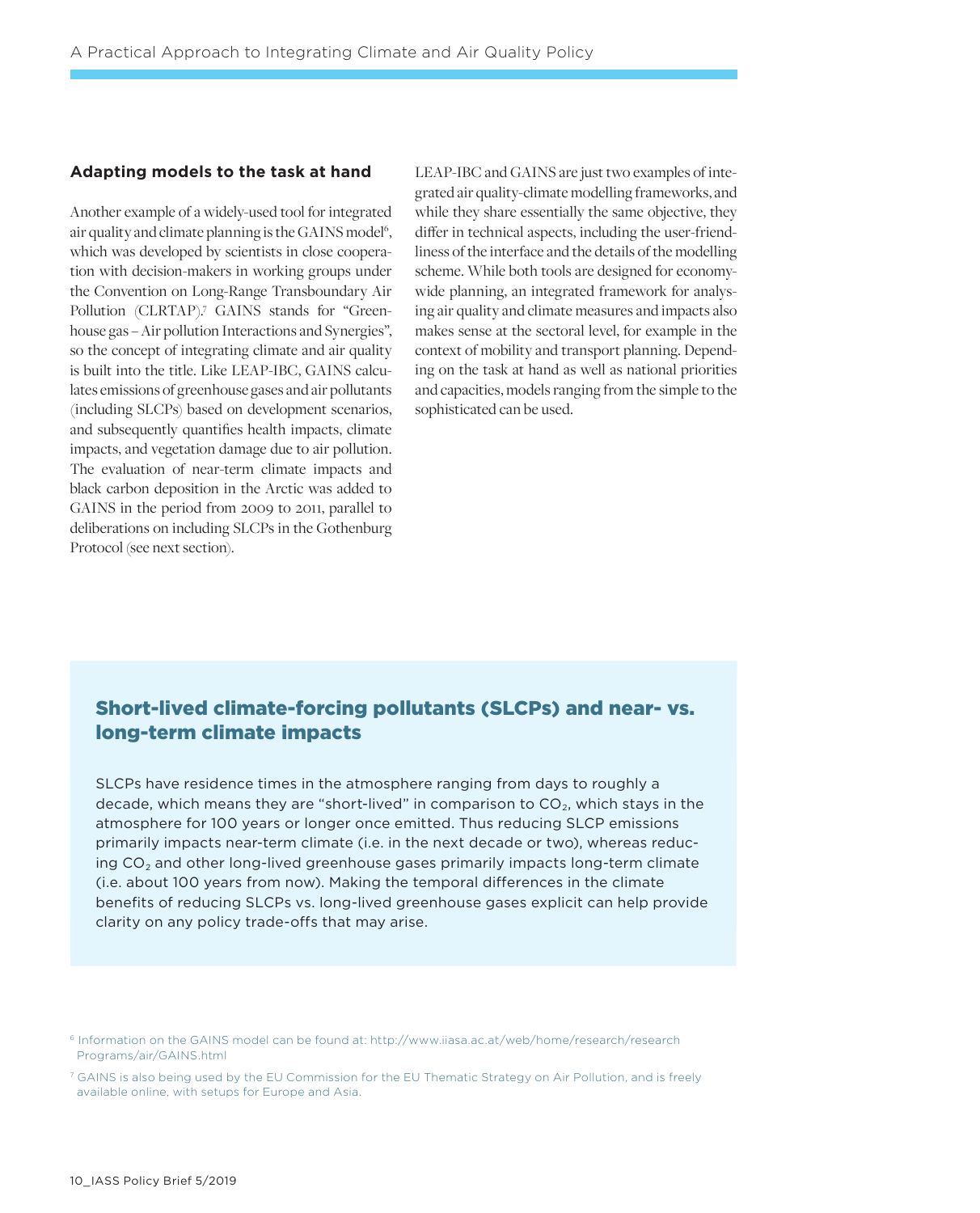# Take advantage of existing legal frameworks and ongoing policy processes.

The starting point for integrated policymaking on climate and air quality could indeed be the launch of a new process – as was the case in the development of Nigeria's National Action Plan. However, in many contexts, existing structures – established legal frameworks and ongoing policy processes – are the more logical starting point for expanded efforts to consider climate change and air quality in tandem. Here we highlight two examples of international policy frameworks where a desire for more integrated thinking on air quality and climate has led to some concrete results.

#### **The Gothenburg Protocol and NDCs**

The Gothenburg Protocol to the Convention on Long-Range Transboundary Air Pollution (CLR-TAP) became the first binding multilateral agreement on air pollution to explicitly integrate climate change concerns when it was revised to include black carbon in 2012.<sup>8</sup> As a component of particulate matter (PM), black carbon is an air pollution concern, but it also is a climate warmer and plays a disproportionately large role in Arctic warming in particular.9 The well-functioning structure of the Gothenburg Protocol provided a framework that was receptive to the conclusion reached by its scientific bodies, namely that addressing black carbon would improve human health and provide regional climate benefits in the Arctic. The fact that a revision process of the Gothenburg Protocol was already under way further smoothed the way for new provisions on black carbon as a climate pollutant.

The entry into force of the Gothenburg Protocol amendments in October 2019 will trigger the next review process, where an evaluation of mitigation measures for black carbon emissions is stipulated.10 Options for addressing methane as a precursor to tropospheric ozone are also expected to be considered here. It thus seems likely that the CLRTAP will continue to be a forum for deliberation and action on the meaningful integration of climate forcers into an existing air quality framework.

In international climate policy, too, there have been calls to align Nationally Determined Contributions (NDCs) under the Paris Agreement with other national goals and strategies – including those for air quality management. We understand such "alignment" as a process of integrated consideration of climate and air quality strategies in a way that maximises benefits and efficiency as well as addressing potential conflicts. How this is actually reflected in a country's NDCs will vary from case to case, with some countries already including additional reduction targets for SLCPs, including black carbon.<sup>11</sup> In this context more thought needs to be given to how to take short-lived and long-lived forcers into account when evaluating the impact of climate plans (see textbox on p. 10) – since it is clear that action on SLCPs, alongside mitigation of  $CO<sub>2</sub>$  and other long-lived greenhouse gases, is critical to limiting climate warming.12 Clear accounting rules under the Paris Agreement would also help to minimise the risk of countries using the integration of air quality concerns to "greenwash" their climate ambition.

- <sup>8</sup> The black carbon provisions of the amended Gothenburg Protocol are voluntary in nature, stating that parties "should" develop and maintain emissions inventories for black carbon as well as prioritise particulate matter reduction measures that significantly reduce BC.
- 9 Black carbon deposited on snow and ice accelerates melting and warming. This is a particularly relevant concern in the CLRTAP region, which includes 51 countries in the Northern Hemisphere, including all the Arctic states.

10 Article 10, Paragraph 3 of the amended Gothenburg Protocol.

- 11 For instance, the Nationally Determined Contributions of Mexico, Chile, and Nigeria include separate sections on SLCPs and specifically mention mitigation of black carbon.
- <sup>12</sup> The IPCC special report on the impacts of global warming of 1.5 °C stresses that deep reductions in emissions of non-CO<sub>2</sub> climate forcers, particularly methane and black carbon, are crucial to limiting warming to 1.5 or even 2 °C.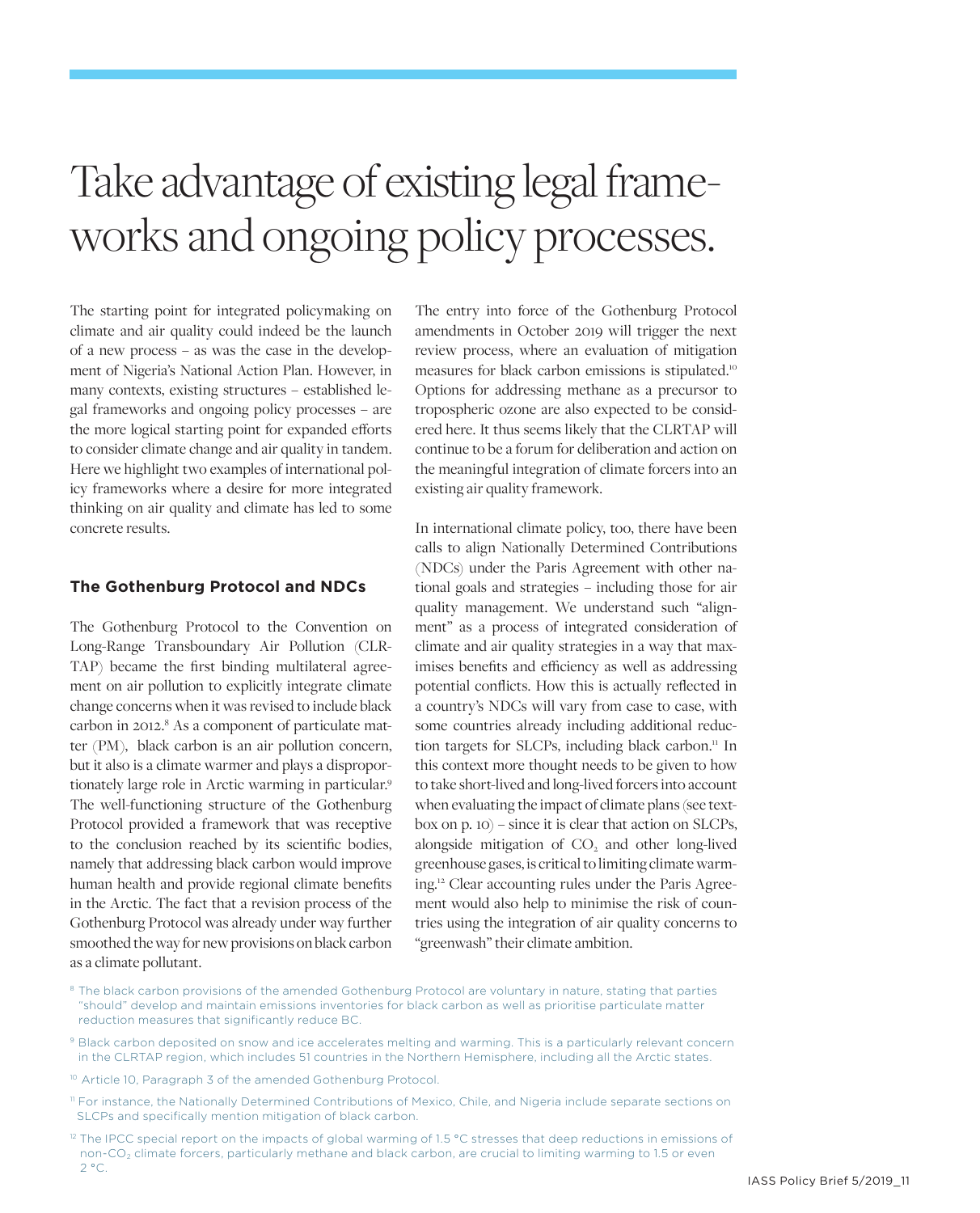## Conclusion and outlook

Integrated policymaking for climate and air quality begins with a vision of the interconnectedness of climate, air quality, and many other aspects of sustainable development. This vision should be at the forefront of the whole policy cycle, from the definition of the policy problem and the identification of goals and measures, to stakeholder involvement, implementation and evaluation. An integrated policy approach can increase efficiency and create rich processes and outcomes, especially when diverse stakeholders are brought together and included in all stages of the policy cycle. Support and acceptance in environmental policymaking can thus be strengthened and environmental ambition enhanced.

The term "integration" has attracted much attention and is used in many different policy fields – so much so that it has become somewhat of a "buzzword". In our view, more attention needs to be devoted to integration as a concrete, practical process. While there is clearly a need for research on the effectiveness and the process of integrated policymaking, we would like to see a vision beyond climate change mitigation permeate the planning and implementation of climate policy instruments, tools and programmes, as well as an increased awareness of the benefits of such an approach among the public. On the air quality side, we see a similar potential to integrate climate change into policymaking. Such an approach would be a constructive response to the growing recognition of the complexity and interdependency of today's sustainability challenges and the need for more integrated forms of problem-solving.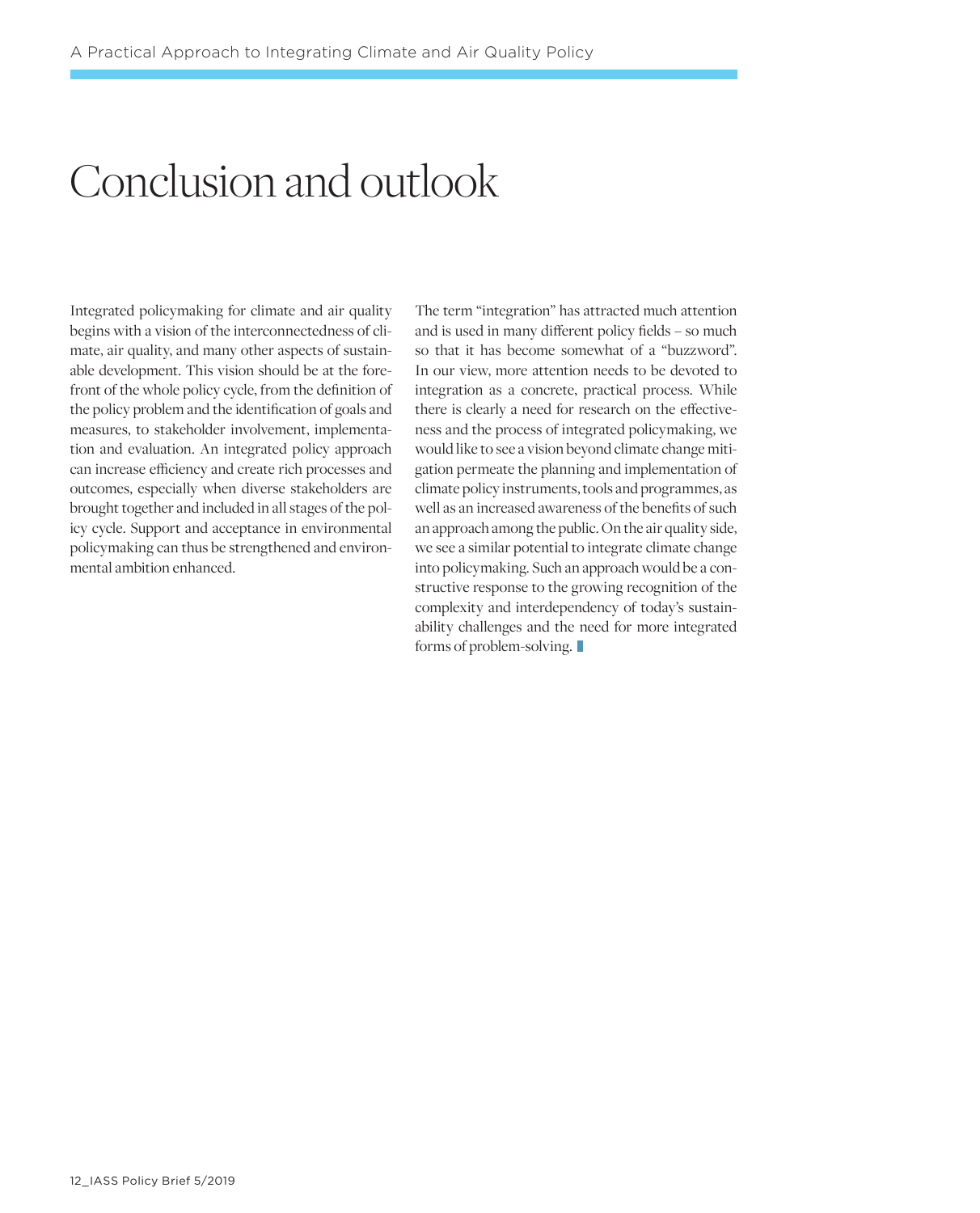### About the authors



© IASS; L. Ostermann



© IASS; L. Ostermann

**Kathleen Mar** joined the IASS in 2012 and leads the group "Climate Action in National and International Processes" (ClimAct). ClimAct focuses on participation in and understanding of political forums that aim to drive climate action, with a particular emphasis on the United Nations Framework Convention on Climate Change (UNFCCC) and the Climate and Clean Air Coalition (CCAC). Kathleen holds a PhD in atmospheric chemistry and worked at the United States Environmental Protection Agency (US EPA) prior to joining the IASS.

**Charlotte Unger** is a research associate at the IASS in the ClimAct group. Prior to joining the IASS, she worked for several years as a project manager for Environmental Action Germany (DUH) and supported the secretariat of the International Carbon Action Partnership (ICAP). Charlotte is a political scientist and is also affiliated to the School of Governance at the Technical University of Munich.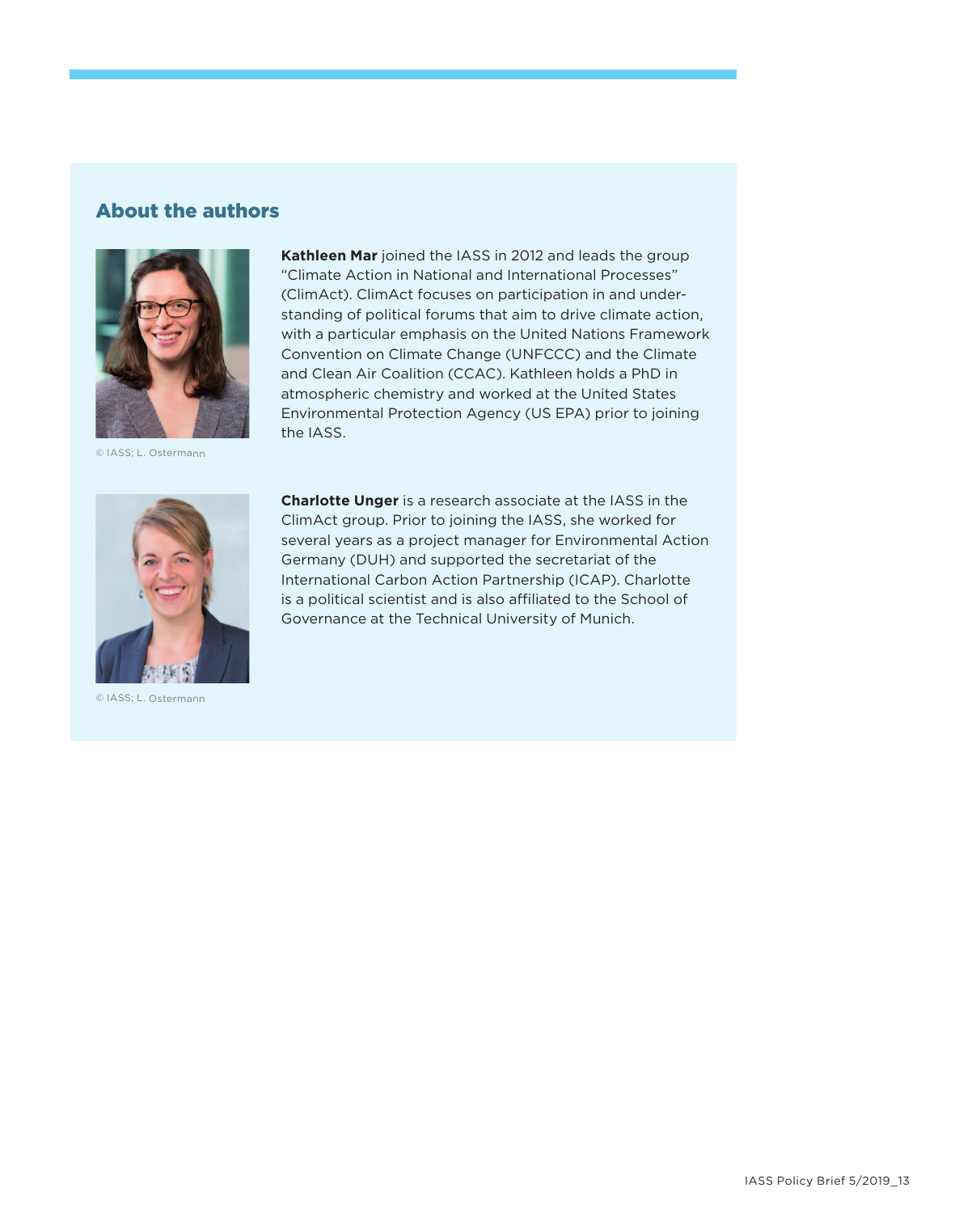# Further reading

**Lode, B., Toussaint, P. (2016):** Clean Air for All by 2030?, IASS Policy Brief. [http://publications.iass-potsdam.de/pubman/item/escidoc:1991912:5/component/escidoc:1991914/IASS\\_Policy\\_](http://publications.iass-potsdam.de/pubman/item/escidoc:1991912:5/component/escidoc:1991914/IASS_Policy_Brief_2016_6_en.pdf?mode=download) [Brief\\_2016\\_6\\_en.pdf?mode=download](http://publications.iass-potsdam.de/pubman/item/escidoc:1991912:5/component/escidoc:1991914/IASS_Policy_Brief_2016_6_en.pdf?mode=download) 

**Malley, C., Lefèvre, E., Kuylenstierna, J., Borgford-Parnell, N., Vallack, H.; Benefor, D., (2019):** Opportunities for Increasing Ambition of Nationally Determined Contributions through Integrated Air Pollution and Climate Change Planning: A Practical Guidance document available at: [https://www.ccacoalition.](https://www.ccacoalition.org/en/resources/opportunities-increasing-ambition-nationally-determined-contributions-through-integrated) [org/en/resources/opportunities-increasing-ambition-nationally-determined-contributions-through-integrated](https://www.ccacoalition.org/en/resources/opportunities-increasing-ambition-nationally-determined-contributions-through-integrated)

**Melamed, M. L., Schmale J., von Schneidemesser, E. (2016):** Sustainable policy – key considerations for air quality and climate change. In: Current Opinion in Environmental Sustainability 23, 85–91.

**Shindell et al. (2017):** A climate policy pathway for near- and long-term benefits: climate actions can advance sustainable development. In: Science, 56 (6337).<https://science.sciencemag.org/content/356/6337/493>

**von Schneidemesser, E., Mar, K. A., Saar, D. (2017):** Black Carbon in Europe – Targeting an Air Pollutant and Climate Forcer, IASS Policy Brief. [http://publications.iass-potsdam.de/pubman/item/](http://publications.iass-potsdam.de/pubman/item/escidoc:2359909:5/component/escidoc:2359910/IASS_Policy_Brief_2017_2_en.pdf) [escidoc:2359909:5/component/escidoc:2359910/IASS\\_Policy\\_Brief\\_2017\\_2\\_en.pdf](http://publications.iass-potsdam.de/pubman/item/escidoc:2359909:5/component/escidoc:2359910/IASS_Policy_Brief_2017_2_en.pdf)

**Zusman E., Lee S-Y., Matsumoto, N. et al. (2018):** Asian Co-benefits Partnership White Paper 2018, Quantifying Co-benefits in Asia: Methods and Applications, Ministry of the Environment, Japan. [https://iges.or.jp/en/pub/asian-co-benefits-partnership-white-paper-2018](https://iges.or.jp/en/pub/asian-co-benefits-partnership-white-paper-2018 )

Further information on SLCPs and the LEAP IBC tool can be found on the Climate and Clean Air Coalition website: **ccacoalition.org**